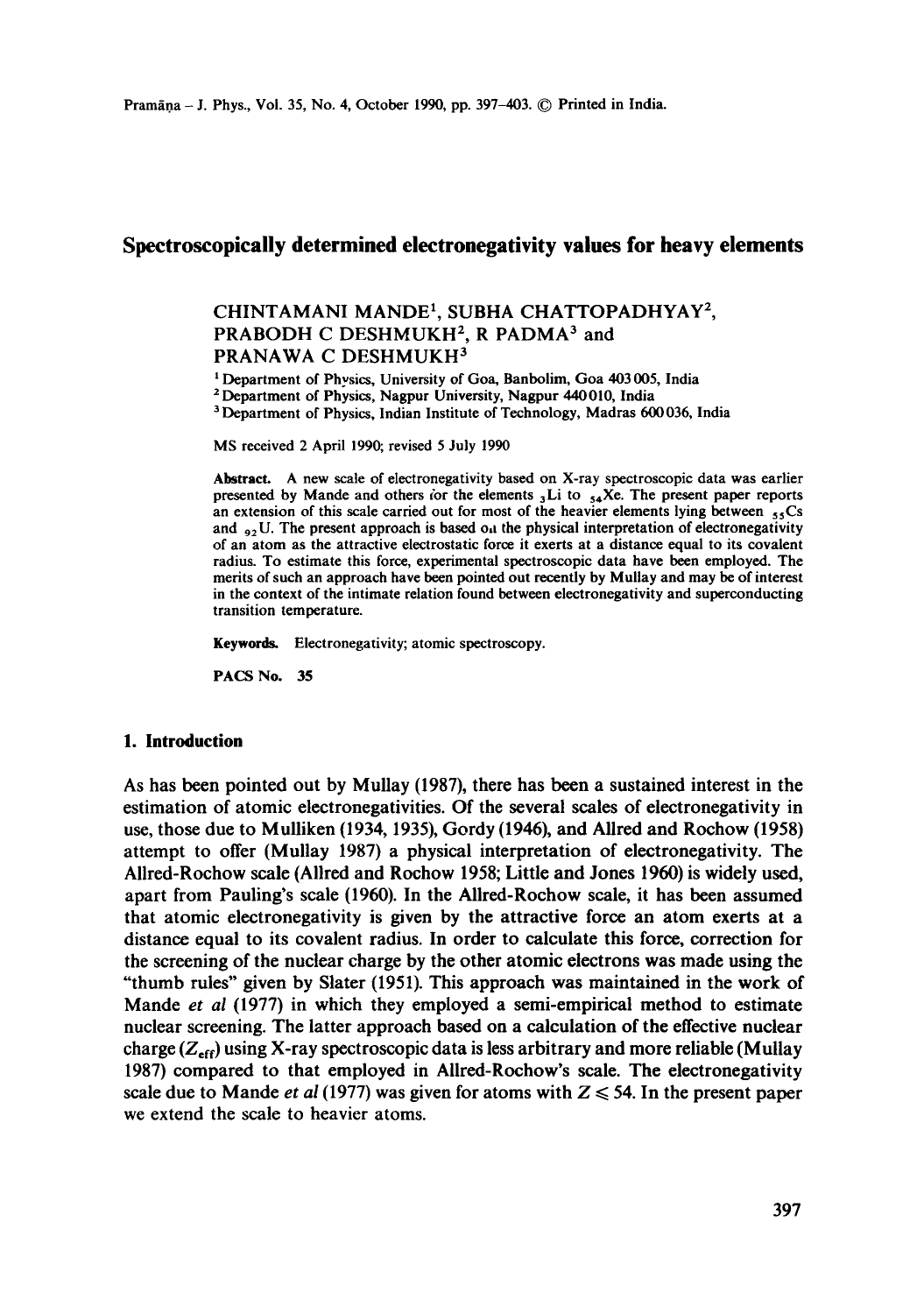## 2. The electronegativity scale

The effective nuclear charge,  $Z_{\text{eff}}$ , can be obtained from the term value T of a given state through the following relation (Mande and Damle 1965, 1966; Mande *et a11977):* 

$$
Z_{\text{eff}} = Z - \sigma_{n,l,j} = \{1/2[X + (X^2 - 4Y)^{1/2}]\}^{1/2},\tag{1}
$$

where

$$
X = 1/2A\beta - 1/4(A - k^2)\alpha^2\beta^2; \quad Y = 1/16[A^2 - 4k^2(A - k^2)]\beta^2,
$$
  

$$
\beta = 4x - \alpha^2x^2; \quad x = T/R,
$$

and

$$
A = (n - |k|)^2 + k^2.
$$

In the above equations, T referred to as the term value is the free atom binding energy, R is the Rydberg constant,  $\alpha = e^2/\hbar c$  is the Sommerfeld fine structure constant, Z, the atomic number,  $\sigma_{n,l,j}$ , the screening paramater, *n* the principal quantum number,  $k = -(l + 1)$  for  $j = l + 1/2$  and  $k = l$ , for  $j = l - 1/2$ , l being the orbital angular momentum quantum number.

In the calculation of atomic electronegativity based on  $Z_{\text{eff}}$  values of lighter elements, Mande *et al* (1977) had used for term values the data on outer energy levels obtained from X-ray spectroscopic work. For the outer levels of heavier elements, we have in the present work made use of the binding energies of valence levels obtained from photoelectron spectroscopy (Carlson 1975). Since one is generally interested in employing the electronegativity concept for analyzing bulk solid state properties (e.g. Luo and Wang 1987; lchikawa 1989; Asokamani and Manjula 1989; Balasubramanian and Rao 1989), we have subtracted the values of the workfunction (WF) (Landolt-Bornstein 1955; Lotz 1970) from the photoelectron spectroscopic data (Carlson 1975) on binding energies for each atom. The WF values for some rare earth elements are not available. For these elements  $(Z = 61$ , and  $Z = 63$  to 71) we have estimated the effective nuclear charge by using a stipulated value of WF to be  $3 \text{ eV}$ , which is roughly equal to the WF of the neighbouring lanthanide elements. Likewise, we have assumed that the value of WF for  $_{84}$ Po and  $_{85}$ At as 4eV since no data on WF are available for these two atoms.

The free atom term values are obtained from the solid state binding energies by incorporating the correction for the work function as discussed above (Lotz 1970) given by

$$
T = BE - WF \tag{2}
$$

where the values of the solid state binding energy BE are from Carlson (1975) and of WF from Landolt-Bornstein (1955). Using these term values, the effective nuclear charge  $Z_{\text{eff}}$  is calculated for each atom using (1) which are listed in table 1.

As was done previously (Mande *et al* 1977) we have normalized the resultant force values to the Pauling's scale of electronegativity to obtain for the present scale of electronegativity values using the following relation:

$$
electronegativity = 0.778 \{Z_{\text{eff}}/r_c^2\} + 0.5. \tag{3}
$$

In the above equation  $r_c$  denotes the atomic covalent radii of the atoms, values for which have been taken from Sanderson (1967). The resulting atomic electronegativities,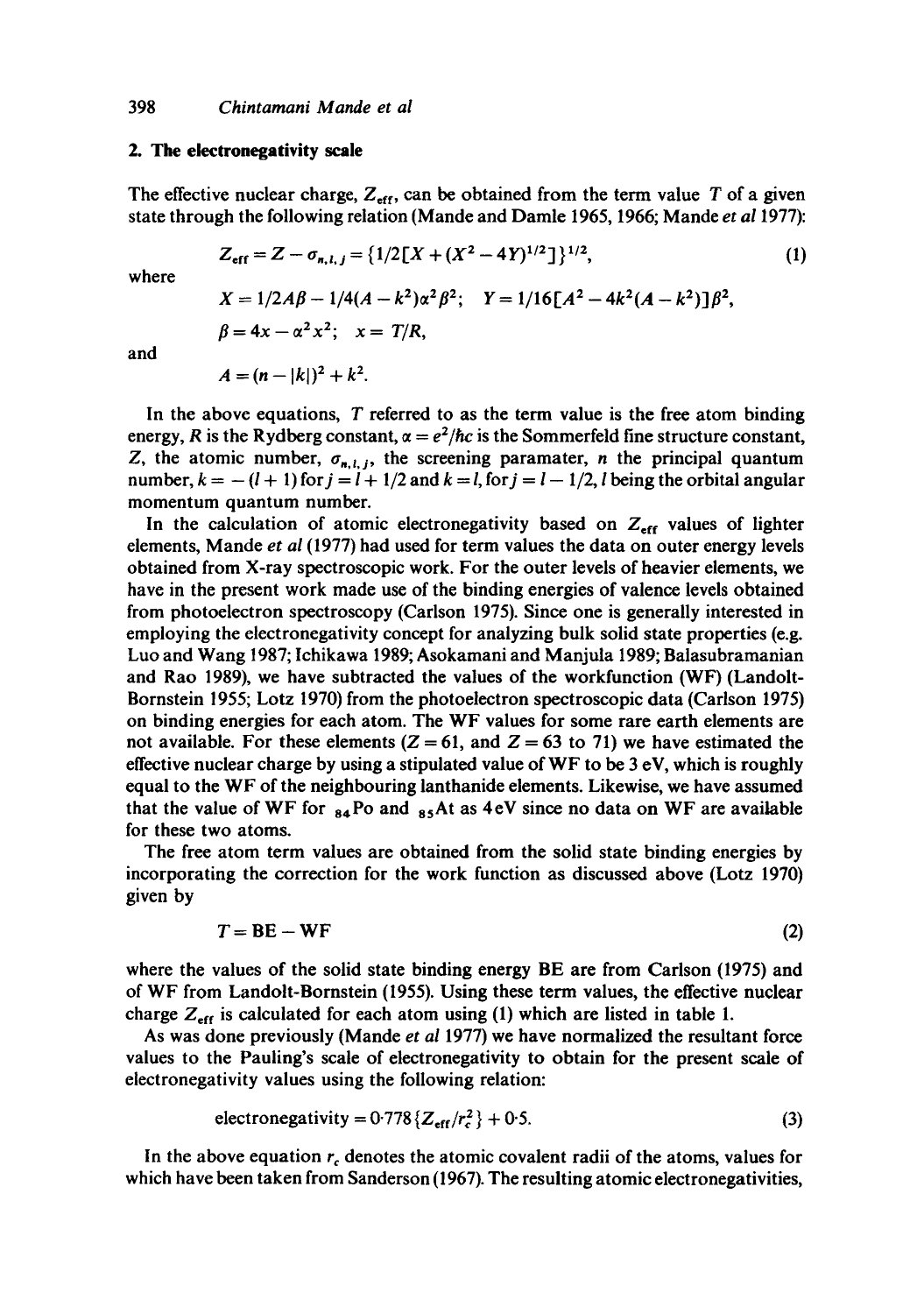|                  |                                   |                            | Electronegativity values       |          |                 |                    |
|------------------|-----------------------------------|----------------------------|--------------------------------|----------|-----------------|--------------------|
|                  |                                   |                            | <b>Authors</b>                 |          |                 |                    |
| Element          | Level                             | $Z_{\rm eff}$              | Orbital                        | Average  | Pauling         | Allred &<br>Rochow |
| 55 <sub>cs</sub> | $P_1$                             | 2.27                       | 0.82                           | 0.82     | 0.7             | 0.86               |
| <sub>56</sub> Ba | $P_{1}$                           | $2-67$                     | $1 - 03$                       | $1-0.3$  | 0-9             | 0.97               |
| $57$ La          | $O_{4,5}$<br>$P_1$                | 2.12<br>$2-46$             | $1 - 08$<br>$1-17$             | $1 - 14$ | $1 - 1 - 1 - 2$ | $1 - 08$           |
| 58Ce             | $N_{6,7}$<br>$P_1$                | 2.39<br>$2 - 71$           | $1 - 18$<br>$1 - 27$           | $1-23$   | $1 - 1 - 2$     | $1-06$             |
| 59 Pr            | $N_{6,7}$<br>$P_{1}$              | 1.97<br>$2 - 68$           | 1.07<br>$1-28$                 | $1 - 15$ | $1 - 1 - 2$     | $1-07$             |
| 60Nd             | $N_{6,7}$<br>$P_1$                | 1.78<br>$2 - 41$           | 1 02<br>$1 - 20$               | $1-08$   | $1 - 1 - 2$     | 1.07               |
| $_{61}$ Pm       | $N_{6,7}$<br>$P_{1}$              | $1 - 80$<br>$2 - 47$       | $1-03$<br>1.22                 | 1.08     | $1 - 1 - 2$     | 1.07               |
| $62$ Sm          | $N_{6,7}$<br>$P_{1}$              | $1 - 81$<br>2.54           | $1 - 04$<br>$1-25$             | $1-09$   | $1 - 1 - 2$     | $1-07$             |
| <sub>63</sub> Eu | $N_{6,7}$<br>$P_{1}$              | $1 - 88$<br>$2 - 66$       | 0.93<br>$1 - 11$               | 0.97     | $1 - 1 - 2$     | 1.01               |
| $64$ Gd          | $N_{6,7}$<br>$O_{4,5}$<br>$P_{1}$ | $1 - 88$<br>2.35<br>$2-89$ | $1-06$<br>$1-20$<br>1.36       | 1.13     | $1-1-2$         | $1 - 11$           |
| $65$ Tb          | $N_{6,7}$<br>$O_{4,5}$<br>$P_{1}$ | $1 - 88$<br>2.35<br>2.75   | $1 - 06$<br>$1-20$<br>$1 - 32$ | $1-11$   | $1-1-2$         | $1-10$             |
| <sub>66</sub> Dy | $N_{6,7}$<br>$P_{1}$              | $1-88$<br>$2 - 78$         | 1 0 7<br>1.35                  | $1-12$   | $1 - 1 - 2$     | $1-10$             |
| $67H$ o          | $N_{6,7}$<br>$P_{1}$              | $1-88$<br>2.83             | $1 - 09$<br>1:38               | $1 - 13$ | $1-1-1-2$       | $1 - 10$           |
| $68$ Er          | $N_{6.7}$<br>$P_{1}$              | 1.88<br>286                | 1.09<br>$1 - 13$               | $1 - 13$ | $1 - 1 - 1 - 2$ | $1 - 11$           |
| $_{69}$ Tm       | $N_{6,7}$<br>$P_{1}$              | 2.17<br>$2-90$             | $1 - 18$<br>$1-40$             | $1-21$   | $1 - 1 - 2$     | $1 - 11$           |
| <sub>70</sub> Yb | $N_{6,7}$<br>$P_1$                | 2.30<br>2.93               | $1 - 12$<br>1.29               | $1 - 14$ | $1 - 1 - 1 - 2$ | 1-06               |
| 7, Lu            | $O_{4,5}$<br>$P_1$                | 2.57<br>3.25               | 1.32<br>1.54                   | $1-47$   | $1 - 1 - 1 - 2$ | $1 - 14$           |
| $_{72}$ Hf       | $O_{4.5}$<br>$P_{1}$              | 2.52<br>3.24               | $1-45$<br>$1 - 72$             | $1 - 58$ | 1.3             | 1.23               |
| $73$ Ta          | $O_{4,5}$                         | 2-77                       | 1.67                           | 1.77     | 1.5             | $1 - 33$           |
| 74W              | $P_1$<br>$O_{6,2}$<br>$P_1$       | 3.16<br>2.87<br>$3-03$     | 1.87<br>$1 - 82$<br>$1-89$     | $1 - 84$ | $1-7$           | $1 - 40$           |

Table 1. Comparison of the authors' spectroscopically determined electronegativity values with those of Pauling and of Allred and Roehow for the atoms with  $Z = 55$  to 92.

*(Continued)*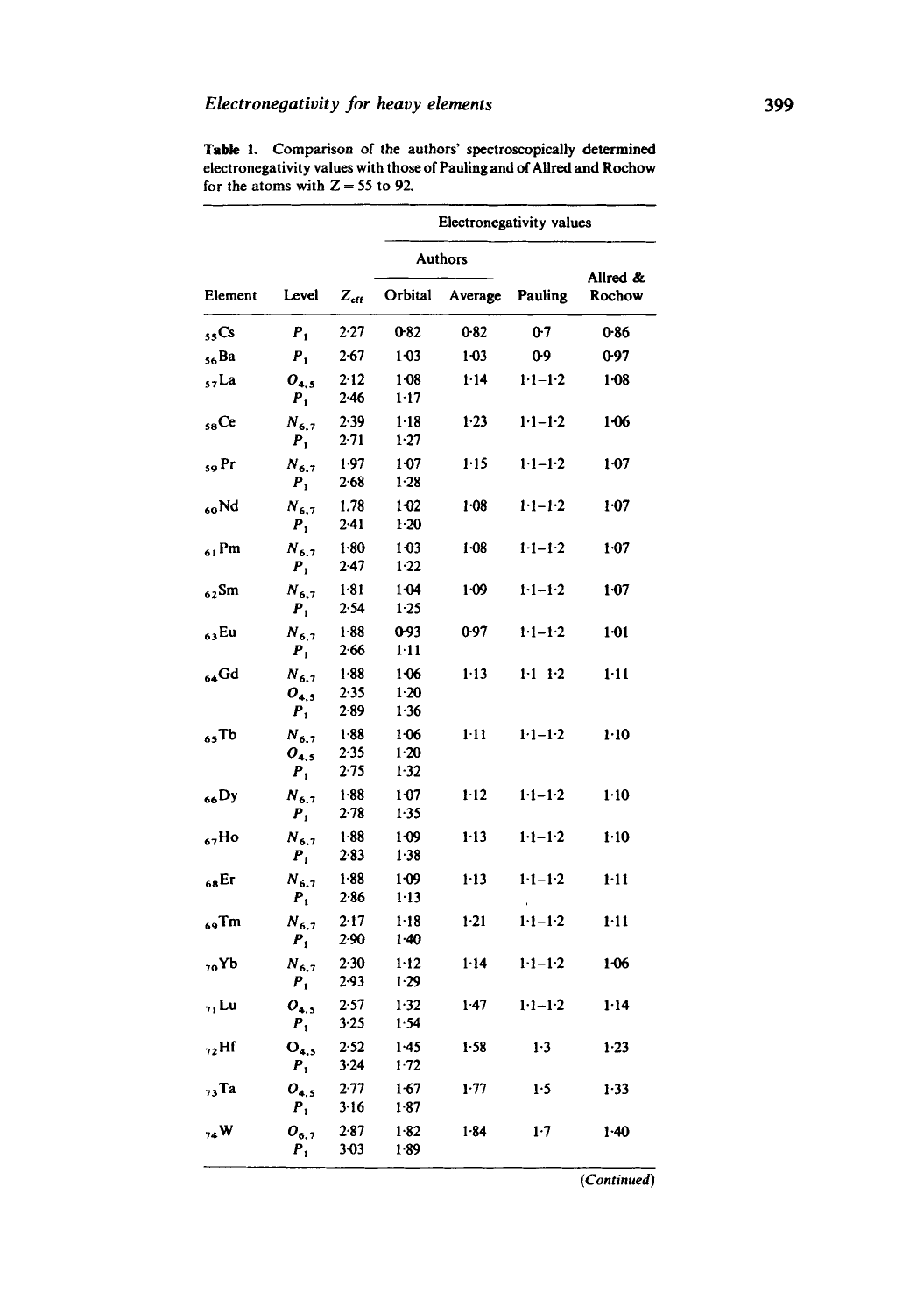| Table 1. | (Continued) |
|----------|-------------|
|----------|-------------|

| Element          | Level                                              | $Z_{\text{eff}}$               | Electronegativity values       |          |                |                    |
|------------------|----------------------------------------------------|--------------------------------|--------------------------------|----------|----------------|--------------------|
|                  |                                                    |                                | <b>Authors</b>                 |          |                |                    |
|                  |                                                    |                                | Orbital                        | Average  | Pauling        | Allred &<br>Rochow |
| $75$ Re          | $O_{6.7}$<br>$P_{1}$                               | 2.92<br>2.78                   | 1.89<br>$1-82$                 | 1.87     | 1.9            | 1.46               |
| $76$ Os          | $O_{6.7}$<br>$P_{1}$                               | $3 - 05$<br>$3 - 23$           | 1.99<br>$2-08$                 | $2 - 02$ | 2.2            | 1.52               |
| $77$ Ir          | $O_{6,7}$<br>$P_{1}$                               | 3-04<br>3.46                   | 1.97<br>2.17                   | $2 - 01$ | 2.2            | 1.55               |
| $78$ Pt          | $0_{6.7}$<br>$P_{1}$                               | 2.79<br>3.10                   | 1.78<br>$1-93$                 | 1.80     | 2.2            | $1-44$             |
| $79$ Au          | O <sub>4</sub><br>O <sub>5</sub><br>$P_1$          | 3.78<br>3.43<br>$3-46$         | $2 - 14$<br>$1-98$<br>$2 - 00$ | $2 - 04$ | $2-4$          | $1-42$             |
| <sub>80</sub> Hg | $O_4$<br>$\bm{o}_{\bm{s}}$<br>$P_1$                | $4 - 17$<br>3.70<br>3.94       | 1.96<br>$1-80$<br>1.88         | 1.87     | $1-9$          | 1.44               |
| $_{81}$ Tl       | $P_1$<br>$P_{2,3}$                                 | $3 - 23$<br>2.33               | 1.65<br>$1-33$                 | 1.54     | 1.8            | 1.44               |
| $_{82}$ Pb       | $P_{1}$<br>$P_{2,3}$                               | $3-97$<br>$2 - 51$             | 1.93<br>$1-40$                 | 1.67     | 1.8            | 1.55               |
| 83Bi             | $P_1$<br>$P_{2,3}$                                 | 4.50<br>$2 - 79$               | 2.14<br>1.52                   | 1.77     | $1-9$          | 1.67               |
| 84Po             | $P_{1}$<br>$P_{2,3}$                               | 5.39<br>$3-42$                 | $2 - 47$<br>1.75               | 1.99     | 2 <sub>0</sub> | 1.76               |
| <sub>85</sub> At | $P_{1}$<br>$P_{2,3}$                               | 6.30<br>4-03                   | 2.83<br>1.99                   | $2 - 33$ | $2-2$          | 1.96               |
| $_{90}Th$        | $P_{4,5}$<br>$Q_1$                                 | 2.59<br>$3-02$                 | $1 - 24$<br>1.36               | 1.30     | 1.3            | $1 - 11$           |
| <sub>92</sub> U  | $O_{6,7}$<br>$P_{4.5}$<br>$\boldsymbol{\varrho}_1$ | $2-16$<br>$2 - 65$<br>$3 - 03$ | 1.34<br>1.52<br>1.67           | 1.48     | $1-7$          | 1.22               |

**also given in table 1, would then give a reliable measure (Mullay 1987) of the extent to which an atom in a molecule "would attract electrons towards itself". In the case**  of atoms for which the bonding electrons come from different subshells (e.g.  $\epsilon$ <sub>8</sub>Ce), **we have given the electronegativities for all such valence states. Also given in this table are average electronegativity values for these multiple valence states, wherein the average has been obtained by taking a weighted average of the individual subshell electronegativity, the weight factor being the occupancy of that subshell. In table 1**  are also presented the electronegativity values on the Pauling (1931, 1932, 1960) and **on the Allred and Rochow (1958) scales for comparison. These three scales are plotted in figure 1 to demonstrate the correspondence between them. The covalent radii for**  the elements  ${}_{86}$ Rn to  ${}_{89}$ Ac,  ${}_{91}$ Pa and  ${}_{93}$ Np to  ${}_{105}$ Ha are not available, and hence **the present method cannot be used for them.**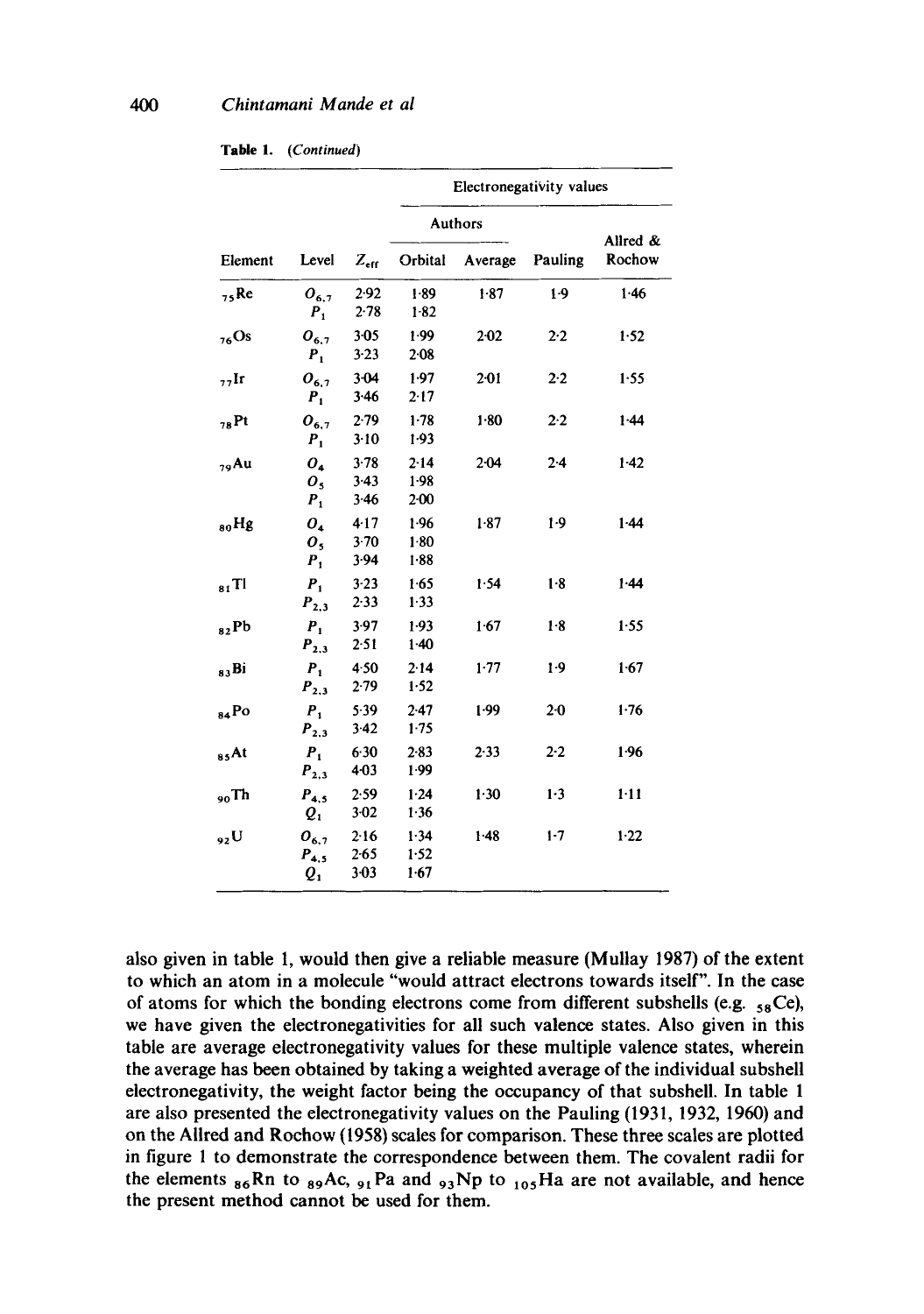

**Figure** I. The electronegativity scale.

The electronegativity values of the noble gas elements fall in a class by themselves and hence it is possible to estimate the electronegativity of  $_{86}Rn$  by extrapolating the electronegativity values for the lighter noble gas elements (Mande *et al* 1977) as shown in figure 2. The resulting value of 2.35 for radon is in fair agreement with the value of 2-0 given by Rundle (1963).

As seen in figure 1, the present scale is in fair agreement with the Pauling scale and the Allred-Rochow scale. The drop in the electronegativity value for  $_{63}Eu$ ,  $_{70}Yb$ ,  $_{78}$  Pt and  $_{81}$  Tl mimics the trend shown by ionization potentials (Cotton and Wilkinson 1966) in conformity with Mulliken's interpretation of electronegativity as the arithmetic average of the ionization potential and the electron affinity (Mulliken 1934, 1935), the ionization potential being the dominant term.

#### **3. Conclusions**

The present work may be of some interest in the context of the intimate relationship observed between clectronegativity and superconductivity (Luo and Wang 1987; lchikawa 1989) in the case of elemental superconductors and also in the case of oxide superconductors (Asokamani and Manjula 1989; Balasuhramanian and Rao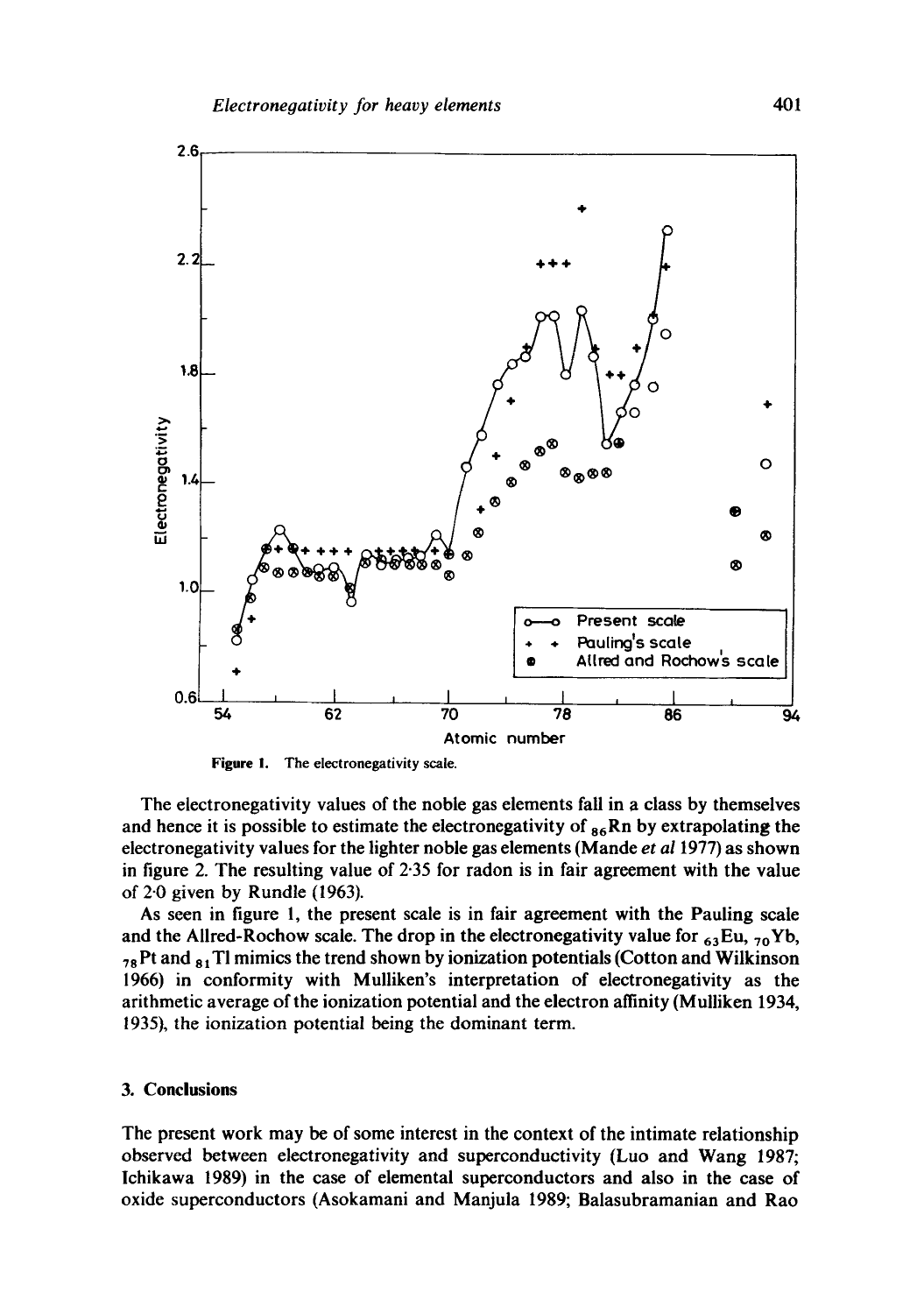

Figure 2. Extrapolation of the electronegativity value for  $_{86}$  Rn.

1989). These observations are reminiscent of those by Matthias (1953, 1955) who gave empirical rules connecting superconductivity and the number of valence electrons per atom. The construction of the electronegativity scale using the force concept is closely related to the physical considerations employed by Matthias and has the advantage of explicitly incorporating a major structural parameter,  $r<sub>c</sub>$ . The pressure dependence of  $r_c$  can then be used to estimate the pressure dependence of superconductivity. Asokamani and Manjula (1989) found, using Gordy's electronegativity scale (1946) and the method of electronegativity equalization (Sanderson 1961) that several oxide superconductors have their mean electronegativity in a significantly narrow range, between 2-5 and 2-65. On the present scale we find that the mean electronegativity for the same compounds falls in a similar narrow range, 2-55 to 2.76. We trust that the present scale which incorporates valence state properties as well as the structural parameter  $r_c$  will thus be of help to physicists, chemists, and material scientists in obtaining preliminary pointers toward some important macroscopic properties based on the electronegativity concept.

## **Acknowledgements**

The work of Subha Chattopadhyay was supported by the University Grants Commission, New Delhi and that of R Padma and Pranawa C Deshmukh was partially supported by a grant from the Department of Science and Technology, Government of India, New Delhi. Also, Pranawa C Deshmukh wishes to thank Professor G Rangarajan for helpful discussion.

#### **References**

Allred A L and Rochow E G 1958 *J. Inorg. Nucl. Chem. 5 264*  Asokamani R and Manju|a R 1989 *Phys.* Rev. B39 No. 7 Balasubramanian S and Rao K J 1989 *Solid State Commun.* 71 979 Carlson T A 1975 *Photoelectron and Auger spectroscopy* (New York: Plenum) p. 337 Cotton F A and Wilkinson G 1966 *Advanced inorganic chemistry* (New York: lnterscience) p. 32 Gordy W 1946 *Phys. Rev.* 69 604 lchikawa S 1989 *J. Phys. Chem. Solids. 50* 931